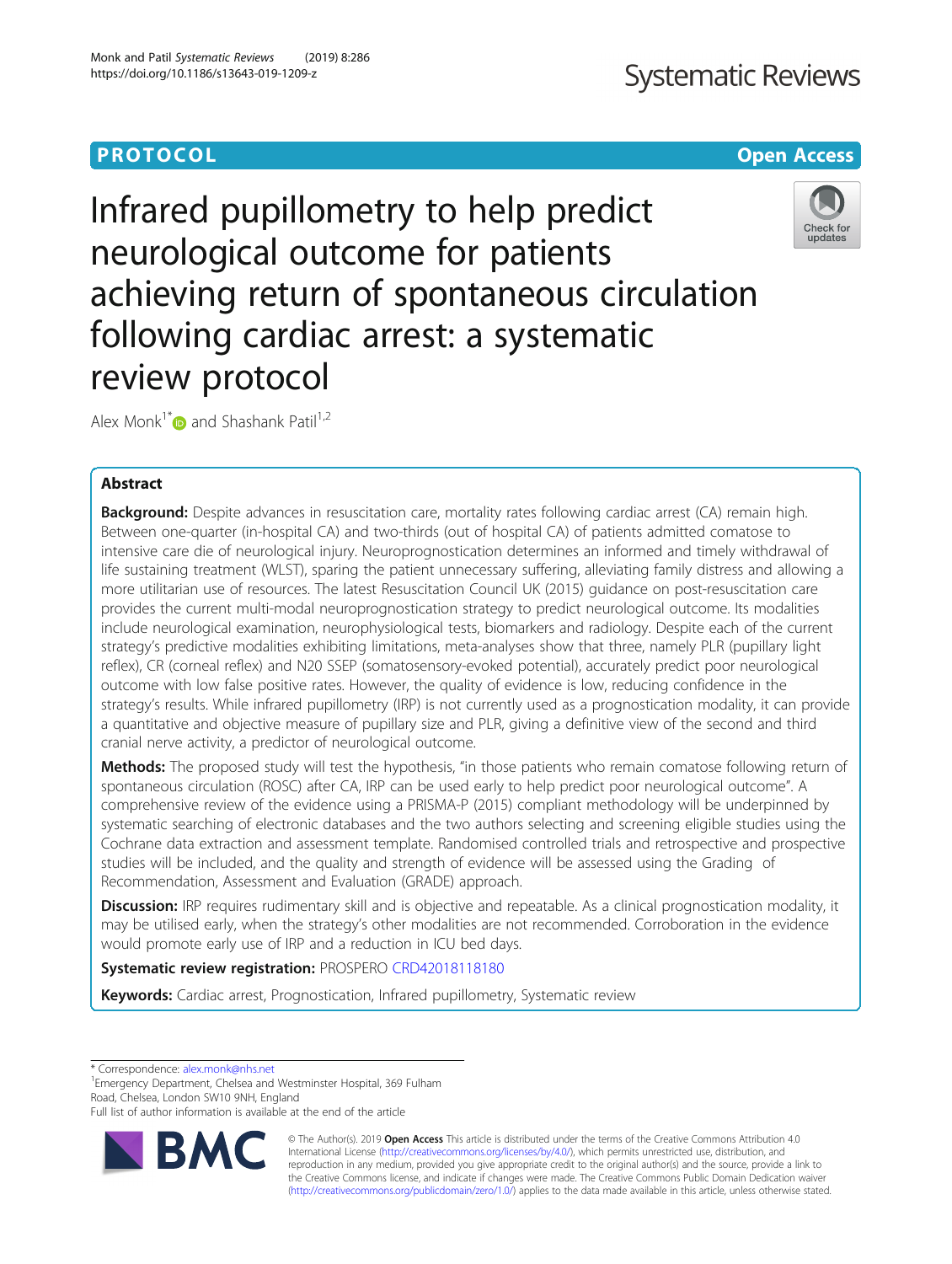<span id="page-1-0"></span>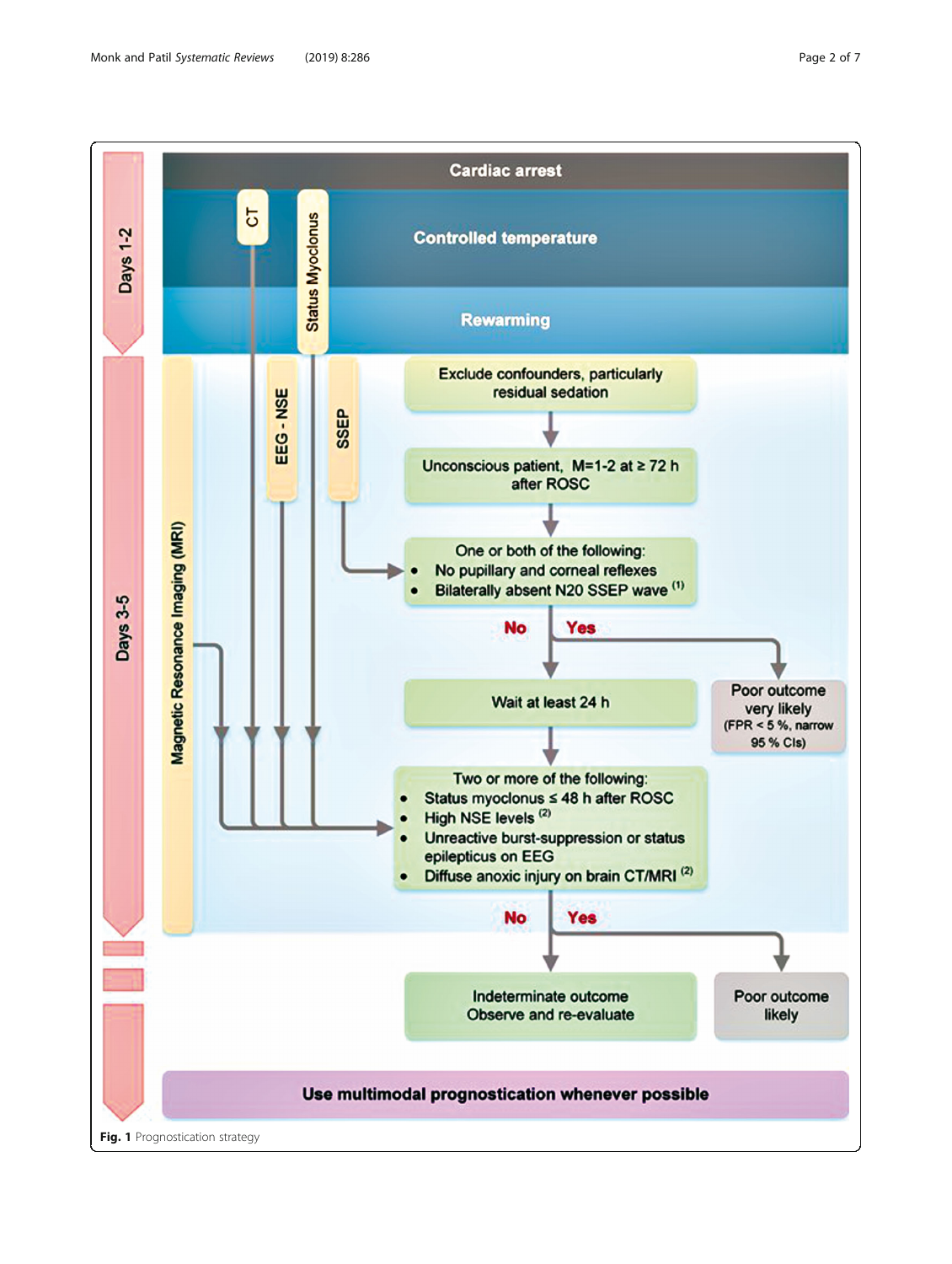# Background

Despite advances in resuscitation care, mortality rates following cardiac arrest (CA) remain high [[1,](#page-5-0) [2](#page-5-0)]. Between one-quarter (in-hospital CA) and two-thirds (out of hospital CA) of patients admitted comatose to intensive care, die of neurological injury [[3\]](#page-5-0), the majority as a result of withdrawal of life sustaining treatment (WLST) following a poor neuroprognosis [\[4\]](#page-5-0). While neuroprognosis determines an informed and timely WLST decision, it is complicated by a range of factors.

- On return of spontaneous circulation (ROSC) following cardiac arrest, management of postcardiac arrest syndrome [[5](#page-5-0)] can be particularly challenging. Its components, brain injury, myocardial dysfunction, systemic ischaemia/reperfusion response and persistent precipitating pathology are inter-related, with observable benefits depending on optimisation of all.
- The latest Resuscitation Council UK (2015) guidance on post-resuscitation care [[4\]](#page-5-0) guards against post-ischaemic neuronal injury to maximise neurological recovery. The guidance includes adequate sedation and targeted temperature management (TTM), which can *reduce the accuracy* of prognostic modalities [\[6,](#page-5-0) [7\]](#page-5-0).
- A systematic review of international data on prognostication modalities in comatose post-CA patients treated with TTM  $[8]$  $[8]$  gave rise to a multi-modal strategy for prognostication [[9,](#page-5-0) [10](#page-5-0)], published jointly by ERC-ESICM (European Resuscitation Council and European Society of Intensive Care Medicine) [\[11](#page-5-0), [12\]](#page-5-0). The strategy (Fig. [1\)](#page-1-0) advises that prognostication is initially delayed 72 h after ROSC to allow rewarming and clearance of residual sedation [\[12\]](#page-5-0).
- The prognostication strategy's modalities are differentiated in the guidance by their specificity, precision and robustness. The more robust modalities:
	- bilaterally absent pupillary light reflex (PLR);
	- corneal reflex (CR) and
	- bilaterally absent N20 SSEP (somatosensoryevoked potential) wave;

are used first and their combined results used to prognosticate  $[6, 12]$  $[6, 12]$  $[6, 12]$ . When a poor neurological outcome is not predicted to be 'very likely', less robust modalities are added after a further 24-h delay [\[6](#page-5-0), [12\]](#page-5-0).

 Each predictive modality exhibits limitations. Studies show that some are subjective or prone to inconsistencies [[13](#page-5-0)–[16\]](#page-5-0). Others rely on specialist interpretation  $[17–20]$  $[17–20]$  $[17–20]$  $[17–20]$ , are ill-defined  $[4]$  $[4]$  or are incompletely understood [[6\]](#page-5-0).

- Meta-analyses of the strategy's modalities show that PLR, CR and N20 SSEP predict poor neurological outcome with low false positive rates [\[8,](#page-5-0) [21\]](#page-5-0). However, the primary studies provided 'low' to 'very low' quality of evidence [\[4](#page-5-0), [6](#page-5-0), [7,](#page-5-0) [21\]](#page-5-0), reducing confidence in the prediction and therefore extending the observation period.
- The primary studies show that WLST is influenced by a self-fulfilling prophecy, a bias introduced when prognostic modalities are not blinded to the treating team  $[4, 6]$  $[4, 6]$  $[4, 6]$  $[4, 6]$  $[4, 6]$ . As well as reducing the quality of the evidence, this bias reduces available evidence on delayed awakening (late recovery of consciousness following coma), which can affect 30% of post-CA patients [\[22\]](#page-5-0) .

The complex management of post-CA syndrome, neuroprotective measures' adverse impact on prognostication accuracy (sedation and TTM), consequent delays in prognostication (72 h and 24 h), limitations of the individual modalities and unblinded observer bias, all present a challenge to early prediction of a poor neurological outcome.

The immediate consequence of a delayed poor neuroprognosis is futile treatment and resource wastage. Treatment is multifaceted, complex and costly. A 2015 study [[23](#page-6-0)] (P.6) found 'a significant correlation between length of stay and cost, with a much longer length of stay in ICU and hospital for CPC (Glasgow-Pittsburgh Cerebral Performance Category [[24](#page-6-0)]) 3–4 patients' (cf. CPC 1–2).

The intended benefit of treatment, quality adjusted life years (QALY), has a complex relationship with neurological status. Petrie et al showed that cost per QALY for ROSC post-CA, high-quality (CPC 1-2) survivors, at £16,000 [\[23](#page-6-0)], is well within the £30,000 UK (NICE) threshhold [[25\]](#page-6-0). However, Petrie et al noted that 'a major determinant of cost for the CPC 1–2 group was the burden of cost of the non-survivors and CPC 3–4 patient group [\[23](#page-6-0)] (p.6). An aim of the proposed review is earlier neuroprognosis in CPC 3–4 patients, which will reduce this cost burden.

In principle, improving the current multi-modal prognostication strategy to enable earlier prediction of poor neurological outcome would allow a more utilitarian resource allocation, reduce futile treatment and lessen the healthcare opportunity cost resource depletion imposes. The usefulness of supplementary modalities that yield immediate results, require rudimentary operator skill and are amenable to easily repeatable tests is being investigated [\[20\]](#page-5-0).

IRP is emerging as one such promising prognostic modality, with one recent study showing that it yields higher specificity and sensitivity than manual PLR measurement [[26](#page-6-0)]. In IRP, infrared light is shone directly at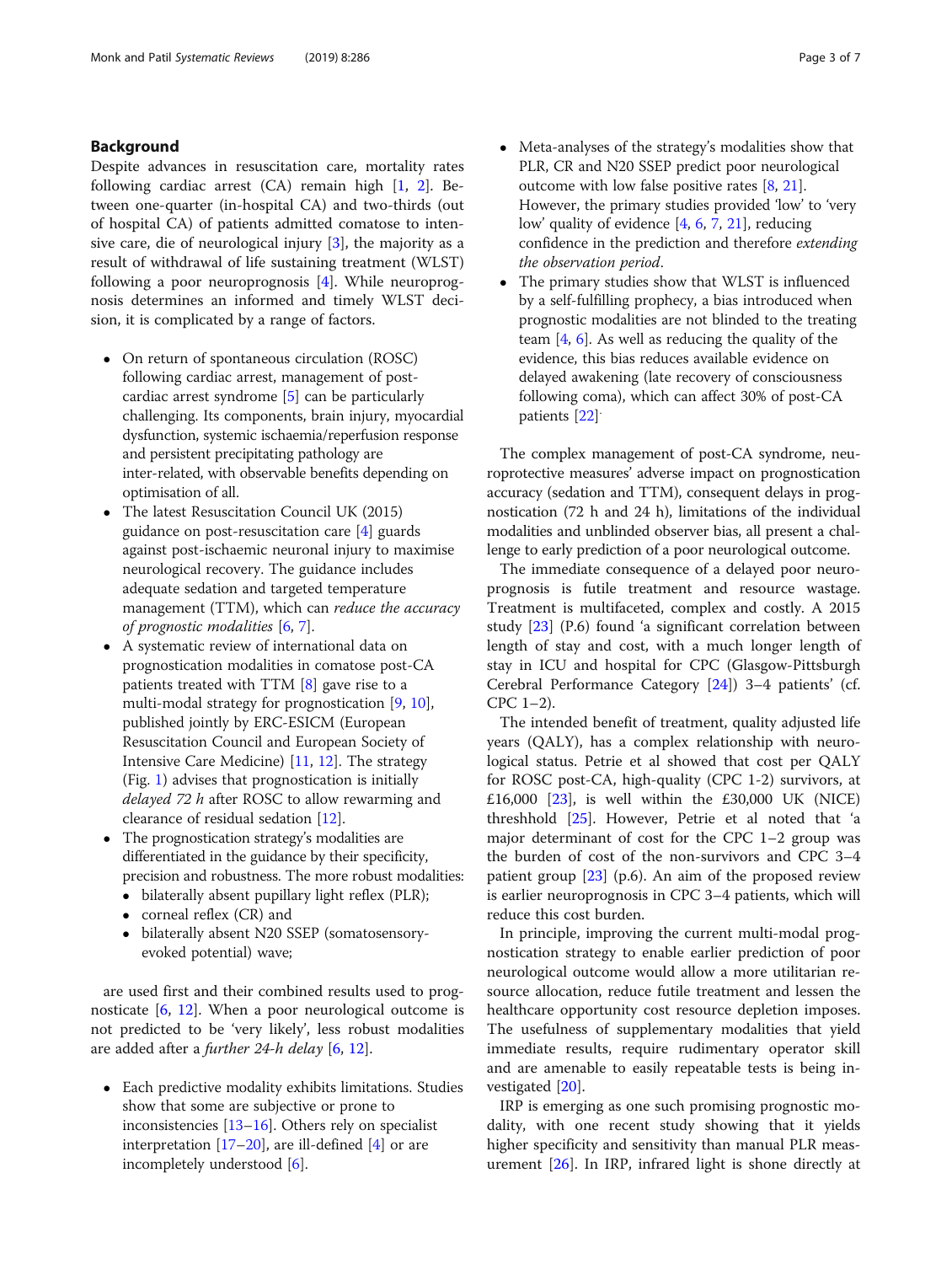the pupil and data is obtained through analysis of the reflected image. Characteristics of the PLR include, amplitude, latency constriction and dilatation velocity. This provides a direct functional assessment of the second and third cranial nerves, a predictor of neurological outcome.

# **Objectives**

The proposed study will comprehensively review the evidence to determine whether the early use of IRP would help predict neurological outcome in comatose patients who achieve ROSC following CA. Questions of particular interest include the following:

Timeliness - Can IRP be used early in the prognostication strategy to inform an earlier WLST decision?

Specificity - Can IRP reduce the risk of falsely pessimistic prediction, reducing the lack of confidence that increases observation periods and inflates cost? Sensitivity - Can IRP reduce the incidence of delayed neuroprognoses, reducing ICU bed days? Primary hypothesis - In those patients who remain comatose following ROSC after CA, IRP can be used early to help predict poor neurological outcome.

# Methods

The design of the systematic review will follow the PRISMA-P 2015 checklist [[27](#page-6-0)] (Additional file [1\)](#page-4-0). The systematic review protocol is registered with PROS-PERO under ID 'CRD42018118180' and is provided in Additional file [2](#page-5-0).

# Eligibility criteria

This systematic review will consider randomised controlled trials, systematic reviews and retrospective and prospective cohort studies with specific study characteristics. Study populations will include adults over the age of 18 who suffered a cardiac arrest; the intervention will be infrared pupillometry performed early in the prognostication strategy; the primary outcome measure is neurological outcome.

Studies will be excluded if their study populations included cardiac arrests of traumatic aetiology, pregnant women or paediatric cases. Case reports will also be excluded.

Only published studies written in English language will be considered. Year of publication will not form part of the exclusion criteria.

# Information sources

A comprehensive and systematic search of the following electronic databases will inform this systematic review. The Healthcare Databases Advanced Search (HDAS), accessed through NICE, will be used as the interface

through which, EMBASE, MEDLINE and CINAHL databases are searched. The Cochrane Database of Systematic Reviews (CDSR) will be searched. A search for completed systematic reviews within PROSPERO will also be carried out. The search will be expanded through direct contact with authors of works' pending publication, reference mining and citation searching of the related literature and hand searching of relevant journals.

#### Search strategy

The search strategy was defined and applied by a specialist search strategist (PB). HDAS has the advantage that a common syntax can be used to search EMBASE, MED-LINE and CINAHL, albeit using controlled vocabulary appropriate to each database. Natural language keyword searches include 'cardiac arrest', 'prognosis' and 'infrared pupillometry'. Boolean logic was used to combine search terms and allow extraction of potentially suitable abstracts. The completed search strategy for EMBASE, MEDLINE and CINAHL is provided in Additional file [3](#page-5-0); this will be peer reviewed, using the Peer Review of Electronic Search Strategies (PRESS [\[28\]](#page-6-0)) checklist, by an independent information specialist.

### Data management

The extracted abstracts will be managed in HDAS.

### Study selection process and data collection process

The study selection process will follow the PRISMA 2009 flow diagram from the PRISMA statement [[27\]](#page-6-0). Extracted abstracts will be screened for duplicates before review by two authors AM and SP. Abstracts that are not excluded during initial review will undergo full text screening by each author independently.

A modified version of the Cochrane data extraction and assessment template [\[29](#page-6-0)] (Additional file [4\)](#page-5-0) will be used for full text screening and data extraction. Within this, any reasons for exclusion will be noted. Variable and outcome data will be extracted in the same template. When the required data is not specified in a study's full text, all reasonable attempts will be made to contact the author and the content of any correspondence will be documented.

# Data items

The following variables will be extracted from eligible studies: patient age and gender, outcome of cardiac arrest and quantitative values of infrared pupillometry.

### Outcomes and prioritisation

The main outcome measure to be extracted from eligible studies is neurological outcome. Additional outcomes include the number of ICU bed days and survival at discharge.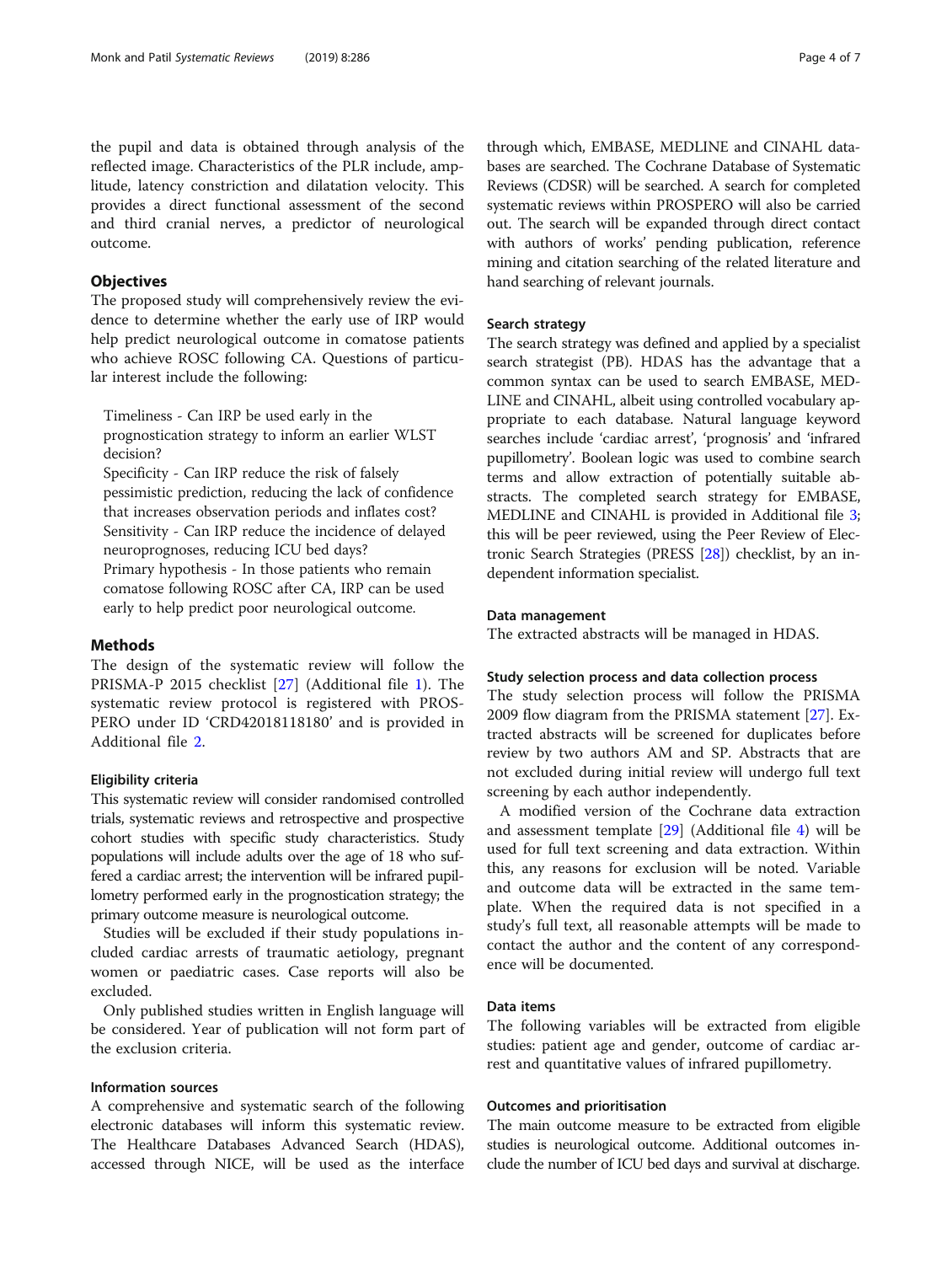#### <span id="page-4-0"></span>Table 1 Patient outcomes

|                                 | Poor outcome         | Good outcome               |
|---------------------------------|----------------------|----------------------------|
| 'Very likely' poor prognosis    | ΡP<br>WI ST          | PG.<br>False positive      |
| No 'very likely' poor prognosis | GP<br>False negative | GG<br>£16 k/QALY Survivors |

### Risk of bias in individual studies

Risk-of-bias assessments will be made independently by two authors AM and SP. For all RCTs, we will use the Cochrane risk-of-bias (RoB) tool [\[30\]](#page-6-0) and for all nonrandomised studies, the ROBINS-1 tool [[31](#page-6-0)].

The quality and strength of evidence will be assessed using the Grades of Recommendation, Assessment and Evaluation (GRADE) approach [[32](#page-6-0)].

## Internal validity

Inter-reviewer agreement in study inclusion, data extraction and risk-of-bias assessments will be maximised by piloting the data extraction form and risk-of-bias tools prior to use in the systematic review. Clear usage instructions will include guidance on consistency of input styles and documentation of missing information [[29\]](#page-6-0).

Inter-reviewer agreement will be measured using the kappa statistic for the initial study screening, data extraction and risk-of-bias assessment.

A third reviewer will independently review the studies that elicit disagreement between AM and SP in study inclusion, data extraction or risk-of-bias assessments. Disagreements will be discussed between all three reviewers at regular team meetings. Each disagreement will be interrogated with reference to the decision rules and guidance on the use of the data extraction tool and riskof-bias assessments. The outcome and reason for the initial disagreement will be recorded.

#### Synthesis and meta-biases

This review aims to establish the association between IRP values that indicate a 'very likely' poor prognosis and patients with poor neurological outcome (defined as CPC 3–5).

IRP data will be correlated with patient outcome (Table 1) and employed in odds ratios to determine IRP's effect as an additional modality within the neuroprognostic algorithm. Taking account of the results from all studies, we will calculate aggregated estimates of the effect of intervention, together with  $p$  values, means, confidence intervals and value ranges.

A Forest plot will be used to graphically represent the size of the effect seen in individual studies and the summarised effect.

Of particular interest are IRP's specificity, PP/(PP + PG); sensitivity,  $PP/(PP + GP)$ ; false positive rate, PG/  $(PP + PG)$  and its false negative rate,  $GP/(GP + GG)$ .

Variation will be checked for between studies (heterogeneity) using Cochran's Q and other I-square statistics [[33](#page-6-0)]. If significant heterogeneity is found, we will apply the random-effects model [[34](#page-6-0)]. To identify sources of heterogeneity and adjust for them, sub-group analysis will be performed and meta-regression will be used to identify the influence co-variates have on the overall effect.

Homogeneity will be addressed using the fixed effects model [\[34](#page-6-0)].

### Confidence in cumulative evidence

The quality and strength of evidence will be assessed using the Grades of Recommendation, Assessment and Evaluation (GRADE) approach [[32](#page-6-0)].

# **Discussion**

The current multi-modal neuroprognostication strategy advises that following ROSC after CA, clinicians wait 72 h to allow rewarming and clearance of sedation before prognosticating. A poor neuroprognosis prompts WLST, any usable strategy must minimise the risk of falsely pessimistic predictions, the false positive rate.

Despite each of the current strategy's predictive modalities exhibiting limitations, meta-analyses of the modalities show that PLR, CR and N20 SSEP predict poor neurological outcome with low false positive rates [\[8,](#page-5-0) [21\]](#page-5-0). However, the quality of evidence is low, thereby reducing confidence in the strategy's results.

In the clinical utilisation of the strategy, false positive risk is mitigated by extending observation periods and utilising additional modalities [[6\]](#page-5-0). Concomitantly, risk aversion increases the false negative rate (lack of a poor prognosis preceding a poor neurological outcome). The costs of risk mitigation [[23\]](#page-6-0) can be reduced through earlier prognostication using greater-specificity/greatersensitivity modalities that are objective, repeatable and can be deployed early in the strategy using readily available expertise. Greater specificity will increase confidence in predictions of poor neurological outcome, obviating the need to extend the observation period, and greater sensitivity will reduce the false negative rate.

IRP's characteristics, objectivity, repeatability and rudimentary operation make it a promising candidate for review. The proposed study will comprehensively review the evidence for IRP and determine whether it will help predict a poor neurological outcome post-CA.

# Supplementary information

Supplementary information accompanies this paper at [https://doi.org/10.](https://doi.org/10.1186/s13643-019-1209-z) [1186/s13643-019-1209-z](https://doi.org/10.1186/s13643-019-1209-z).

Additional file 1. PRISMA-P (Preferred Reporting Items for Systematic review and Meta-Analysis Protocols) 2015 checklist: recommended items to address in a systematic review protocol.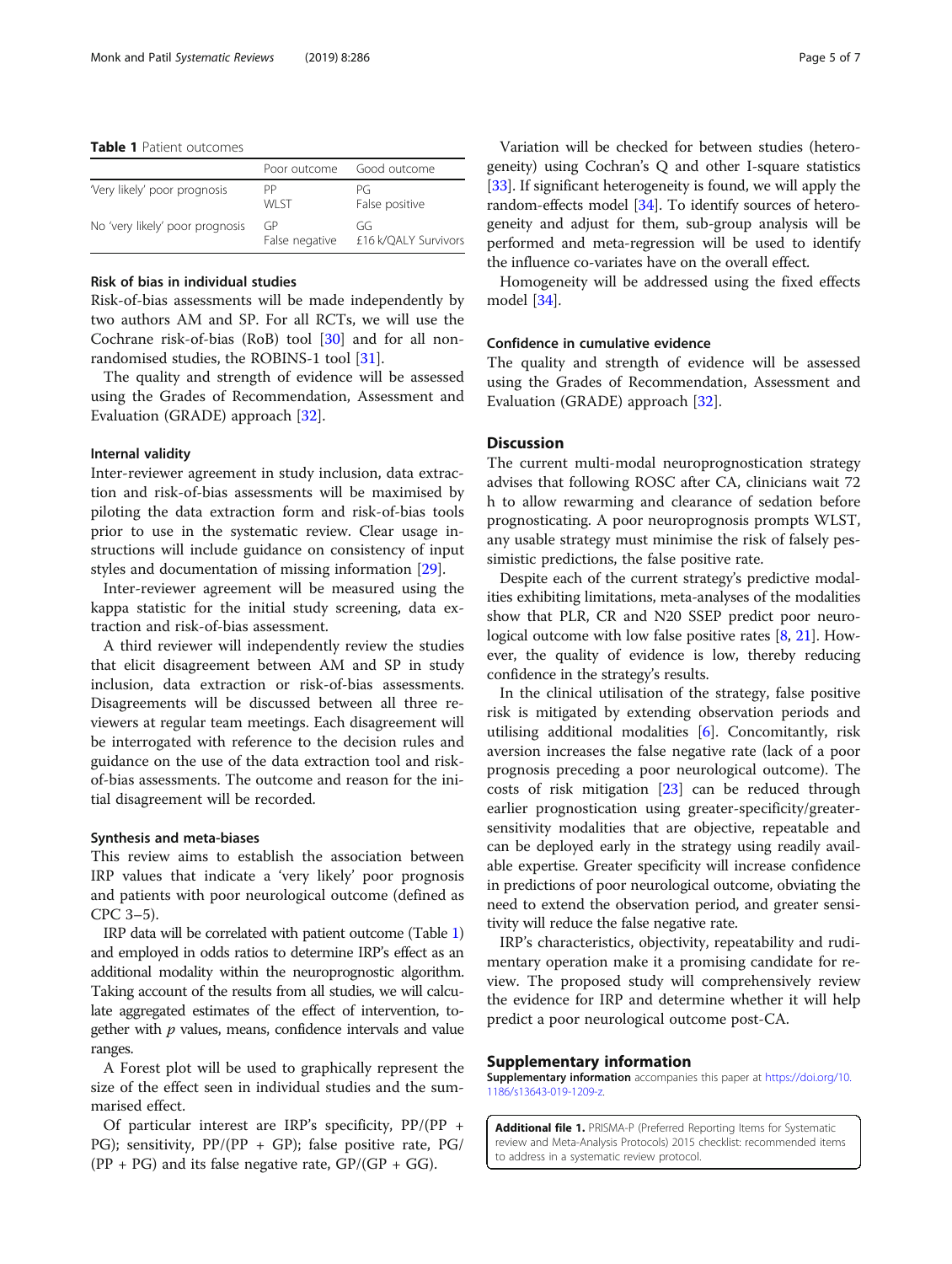<span id="page-5-0"></span>Additional file 2. PROSPERO registration document.

Additional file 3. Search Strategy on EMBASE, MEDLINE and CINAHL. Additional file 4. Cochrane public health group data extraction and assessment template.

#### Abbreviations

AM: Alex Monk; CA: Cardiac arrest; CDSR: Cochrane Database of Systematic Reviews; CPC: Glasgow-Pittsburgh Cerebral Performance Category; CR: Corneal reflex; CT: Computerised tomography;

EEG: Electroencephalography; ERC: European Resuscitation Council; ESICM: European Society of Intensive Care Medicine; FPR: False positive rate; GG: No poor neuroprognosis—good neurological outcome; GP: No poor neuroprognosis—poor neurological outcome; GRADE: Grades of Recommendation, Assessment and Evaluation; HDAS: Healthcare Databases Advanced Search; ICU: Intensive care unit; IRP: Infrared pupillometry; MeSH: Medical Subject Headings; MRI: Magnetic resonance imaging; NICE: National Institute for Health and Care Excellence; NSE: Neuron-specific enolase; PB: Phillip Barlow; PG: Poor neuroprognosis—good neurological outcome; PLR: Pupillary light reflex; PP: Poor neuroprognosis—poor neurological outcome; PRESS: Peer Review of Electronic Search Strategies; PRISMA-P: Preferred reporting items for systematic review and meta-analysis protocols; QALY: Quality adjusted life year; RCT: randomised controlled trial; RoB: Risk of bias; Robins-I: Risk of bias in non-randomised studies of interventions; ROSC: Return of spontaneous circulation; SP: Shashank Patil; SSEP: Somatosensory-evoked potential; TTM: Targeted temperature management; WLST: Withdrawal of life sustaining treatment

# Acknowledgements

We would like to acknowledge the contribution of Mr. Philip Barlow who assisted in developing the search strategy.

#### Authors' contributions

AM prepared the manuscript for the systematic review and provided input on its focus and design. SP conceived the systematic review and provided definitive and final guidance on the manuscript. Both authors read and approved the final manuscript.

#### Funding

Not applicable.

#### Availability of data and materials

All data pertaining to this review protocol can be found within the body of text or in the supplementary additional files.

#### Ethics approval and consent to participate

Ethics approval and consent are waived.

#### Consent for publication

Not applicable.

#### Competing interests

The authors declare that they have no competing interests.

#### Author details

<sup>1</sup> Emergency Department, Chelsea and Westminster Hospital, 369 Fulham Road, Chelsea, London SW10 9NH, England. <sup>2</sup>Kings College London, Room No 213, St Thomas' House, Westminster Bridge Road, London SE1 7EH, England.

# Received: 3 April 2019 Accepted: 22 October 2019<br>Published online: 25 November 2019

### References

Perkins PG. Review of the first 5 years and forward strategy. Out of Hospital Cardiac Arrest Outcomes (OHCAO) Registry. The University of Warwick. 2018. [https://aace.org.uk/wp-content/uploads/2018/05/Out-of-Hospital-Cardiac-](https://aace.org.uk/wp-content/uploads/2018/05/Out-of-Hospital-Cardiac-Arrest-Outcomes-OHCAO-Registry-57904-CTU-Report-final.pdf)[Arrest-Outcomes-OHCAO-Registry-57904-CTU-Report-final.pdf.](https://aace.org.uk/wp-content/uploads/2018/05/Out-of-Hospital-Cardiac-Arrest-Outcomes-OHCAO-Registry-57904-CTU-Report-final.pdf) Accessed 17 Feb 2019

- 2. Nolan JP, Soar J, Smith GB, Gwinnutt C, Parrott F, Power S, et al. Incidence and outcome of in-hospital cardiac arrest in the United Kingdom National Cardiac Arrest Audit. Resuscitation. 2014;85(8):987–92.
- 3. Laver S, Farrow C, Turner D, Nolan J. Mode of death after admission to an intensive care unit following cardiac arrest. Intens Care Med. 2004; 30(11):2126–8.
- 4. Sandroni C, D'Arrigo S, Nolan J. Prognostication after cardiac arrest. Crit Care. 2018;22:150.
- 5. Nolan JP, Neumar RW, Adrie C, Aibiki M, Berg RA, Bottiger BW, et al. Postcardiac arrest syndrome: epidemiology, pathophysiology, treatment, and prognostication. A Scientific Statement from the International Liaison Committee on Resuscitation; the American Heart Association Emergency Cardiovascular Care Committee; the Council on Cardiovascular Surgery and Anesthesia the Council on Cardiopulmonary, Perioperative, and Critical Care the Council on Clinical Cardiology. Resuscitation. 2008;79(3):350–79.
- 6. Nolan JP, Deakin C, Lockey A, Perkins G, Soar J. Post-resuscitation care, Guidelines 2015. Resuscitation Council (UK). 2015.
- 7. Samaniego EA, Mlynash M, Caulfield AF, Eyngorn I, Wijman CAC. Sedation confounds outcome prediction in cardiac arrest survivors treated with hypothermia. Neurocritical Care. 2011;15(1):113–9.
- 8. Sandroni C, Cavallaro F, Callaway CW, D'Arrigo S, Sanna T, Kuiper MA, et al. Predictors of poor neurological outcome in adult comatose survivors of cardiac arrest: a systematic review and meta-analysis. Part 2: patients treated with therapeutic hypothermia. Resuscitation. 2013;84(10):1324–38.
- 9. Hazinski MF, Nolan JP, Aicken R, Bhanji F, Billi JE, Callaway CW, et al. Part I. Executive summary: 2015 International Consensus on Cardiopulmonary Resuscitation and Emergency Cardiovascular Care Science with Treatment Recommendations. Resuscitation. 2015;95:e1–e32.
- 10. Callaway CW, Soar J, Aibiki M, Böttiger BW, Brooks SC, Deakin CD, et al. Part 4: advanced life support: 2015 International Consensus on Cardiopulmonary Resuscitation and Emergency Cardiovascular Care Science With Treatment Recommendations. Resuscitation. 2015;95:e71–e122.
- 11. Nolan JP, Soar J, Cariou A, Cronberg T, Moulaert VR, Deakin CD, et al. European Resuscitation Council and European Society of Intensive Care Medicine Guidelines for Post-resuscitation Care 2015: Section 5 of the European Resuscitation Council Guidelines for Resuscitation 2015. Resuscitation. 2015;95:202–22.
- 12. Sandroni C, Cariou A, Cavallaro F, Cronberg T, Friberg H, Hoedemaekers C, et al. Prognostication in comatose survivors of cardiac arrest: an advisory statement from the European Resuscitation Council and the European Society of Intensive Care Medicine. Resuscitation. 2014;85(12):1779–89.
- 13. Du R, Meeker M, Bacchetti P, Larson MD, Holland MC, Manley GT. Evaluation of the portable infrared pupillometer. Neurosurgery. 2005;57(1):198–203.
- 14. Couret D, Boumaza D, Grisotto C, Triglia T, Pellegrini L, Ocquidant P, et al. Reliability of standard pupillometry practice in neurocritical care: an observational, double-blinded study. Critical Care. 2016;20:99.
- 15. Mlynash M, Buckwalter MS, Okada A, Caulfield AF, Venkatasubramanian C, Eyngorn I, et al. Serum neuron-specific enolase levels from the same patients differ between laboratories: assessment of a prospective postcardiac arrest cohort. Neurocritical Care. 2013;19(2):161–6.
- 16. Rundgren M, Cronberg T, Friberg H, Isaksson A. Serum neuron specific enolase - impact of storage and measuring method. BMC Research Notes. 2014;7:726.
- 17. English WA, Giffin NJ, Nolan JP. Myoclonus after cardiac arrest: pitfalls in diagnosis and prognosis. Anaesthesia. 2009;64(8):908–11.
- 18. Aicua Rapun I, Novy J, Solari D, Oddo M, Rossetti AO. Early Lance-Adams syndrome after cardiac arrest: prevalence, time to return to awareness, and outcome in a large cohort. Resuscitation. 2017;115:169–72.
- 19. Elmer J, Rittenberger JC, Faro J, Molyneaux BJ, Popescu A, Callaway CW, et al. Clinically distinct electroencephalographic phenotypes of early myoclonus after cardiac arrest. Annals of Neurology. 2016;80(2):175–84.
- 20. Zandbergen EGJ, Hijdra A, de Haan RJ, van Dijk JG. Ongerboer de Visser BW, Spaans F, et al. Interobserver variation in the interpretation of SSEPs in anoxic-ischaemic coma. Clinical Neurophysiology. 2006;117(7):1529–35.
- 21. Golan E, Barrett K, Alali AS, Duggal A, Jichici D, Pinto R, et al. Predicting neurologic outcome after targeted temperature management for cardiac arrest: systematic review and meta-analysis. Critical Care Medicine. 2014; 42(8):1919–30.
- 22. Paul M, Bougouin W, Geri G, Dumas F, Champigneulle B, Legriel S, et al. Delayed awakening after cardiac arrest: prevalence and risk factors in the Parisian registry. Intensive Care Medicine. 2016;42(7):1128–36.